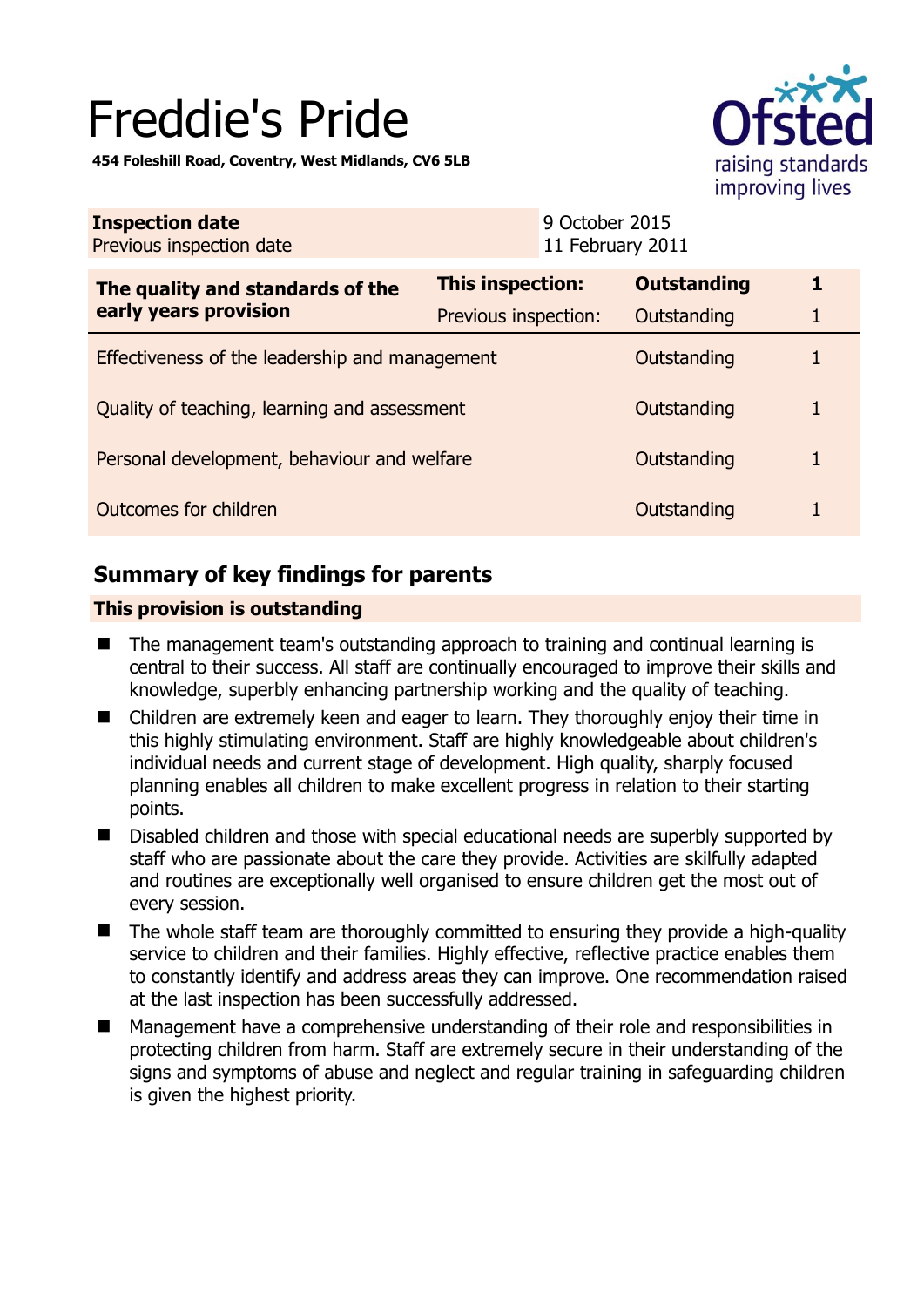# **What the setting needs to do to improve further**

#### **To further improve the quality of the early years provision the provider should:**

■ continue to sharpen the strongly focused professional development, building on staff's growing confidence in implementing new legislation and guidance.

### **Inspection activities**

- The inspector observed activities in the indoor and outdoor play areas.
- The inspector held meetings with the manager, and spoke to staff and children at appropriate times during the inspection.
- The inspector conducted observations of the activities and evaluated the teaching methods with the manager.
- The inspector looked at a selection of children's records, policies and procedures and a range of other documentation.
- The inspector checked evidence of staff members' suitability, qualifications and training.
- The inspector spoke to parents during the inspection and took account of their views and also the written views of other parents.

## **Inspector**

Hayley Lapworth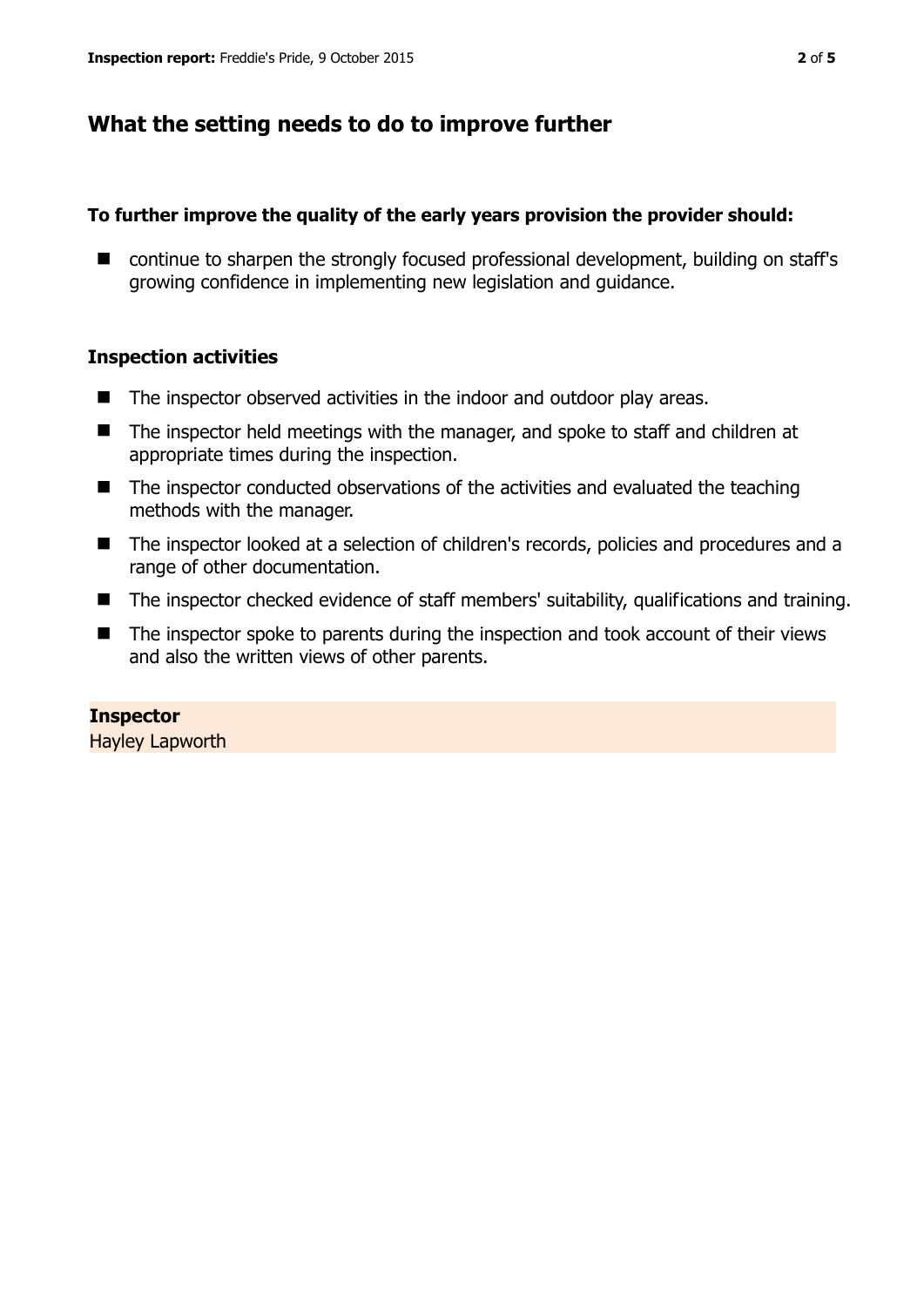## **Inspection findings**

#### **Effectiveness of the leadership and management is outstanding**

Staff are led by a senior team who are highly knowledgeable about their responsibilities in all aspects of the Early Years Foundation Stage. Safeguarding arrangements are effective. Leaders and staff have many years of experience in childcare and safeguarding children. There is a tightly focused plan for professional development. Management continue to identify how they can develop this area even further. They are currently devising a training day to reassure staff about how they are effectively weaving new guidance and government strategies into their excellent practice. Arrangements for reflective practice are highly effective in incorporating the views of parents, staff and other professionals. The senior team astutely monitor the effectiveness of all aspects of the provision.

#### **Quality of teaching, learning and assessment is outstanding**

Senior staff have vast experience in providing high-quality teaching and learning. Staff working directly with children are strongly supported to ensure children have fun as they learn and make as much progress as they possibly can. Inspired storytelling by staff superbly captures children's attention. The skilful delivery engages them and creates a real feeling of excitement about what is about to happen next. Children's communication and language skills are successfully enhanced. Throughout each of the activities there is a real buzz of communication between children and staff. They fully understand how younger children learn, providing heaps of hands-on experiences. Key persons are extremely knowledgeable about children in their groups. Staff know children's preferred learning styles and the areas in which they like to play. Planning for learning is highly effective in ensuring children's interests and next steps in their learning are encapsulated. Excellent partnerships are fostered with other providers and agencies to support children's progress and well-being.

#### **Personal development, behaviour and welfare are outstanding**

Children's emotional security is excellently supported. Staff dedicate time to spend with children and their families to help them settle in to the nursery. Procedures are individually tailored to meet each family's needs. Relationships with other professionals involved in children's lives are hugely successful in ensuring the best outcomes possible. Staff build very strong partnerships with parents. Staff sensitively offer parents support in managing their children's behaviour at home. Staff frequently talk to parents and make suggestions about how they can help to support their children's learning. Children's overall health is wonderfully enhanced. They sing songs about getting rid of germs on their hands before they eat.

#### **Outcomes for children are outstanding**

Children progress extremely well from their different starting points. They meet the level of development that is typical for their age so that they can confidently move on to the next stage of their education. The transition on to school is successfully organised. Staff liaise effectively with parents to ensure that they work well together to meet children's care needs and promote their learning.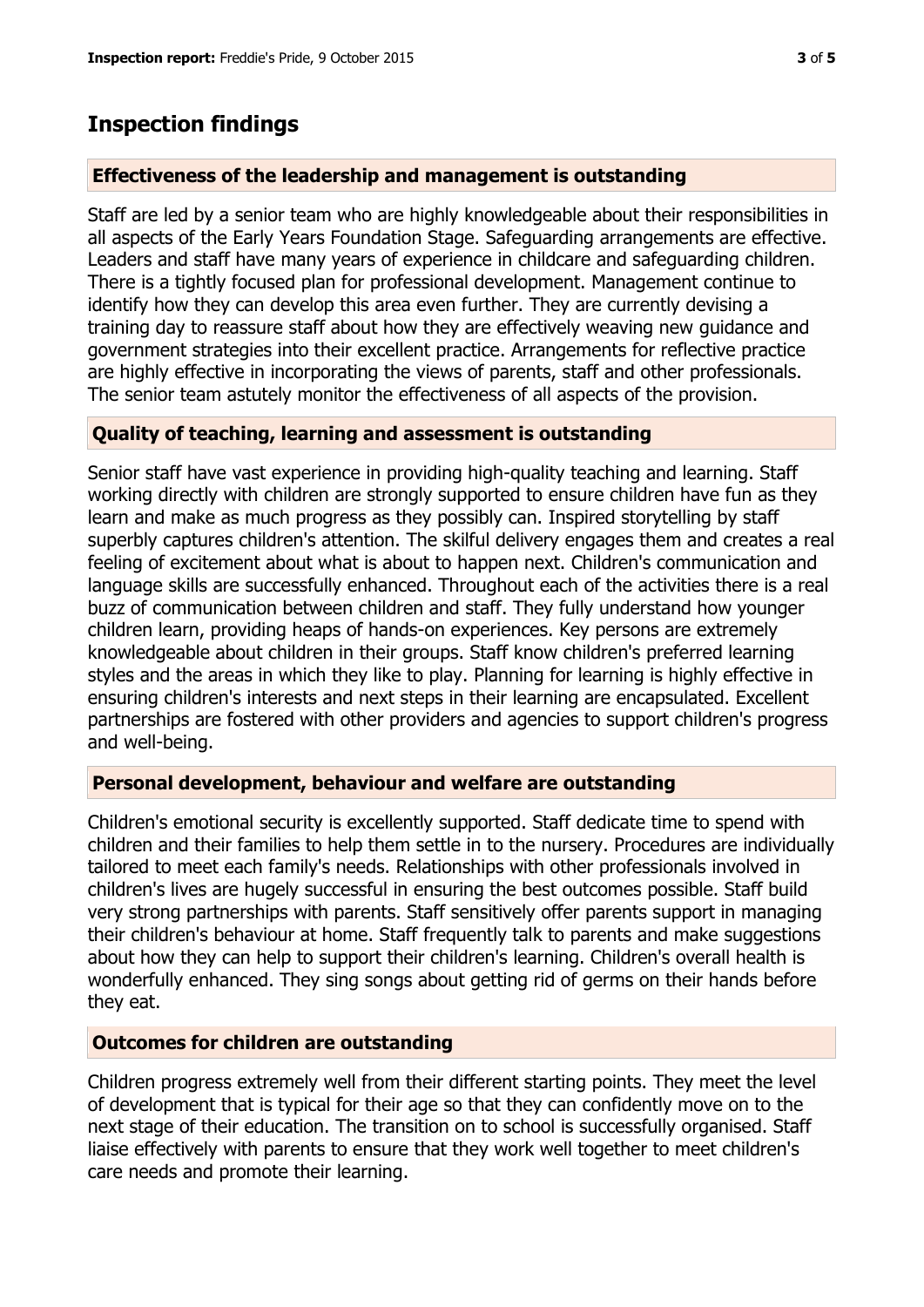# **Setting details**

| Unique reference number       | EY345617                     |
|-------------------------------|------------------------------|
| <b>Local authority</b>        | Coventry                     |
| <b>Inspection number</b>      | 849391                       |
| <b>Type of provision</b>      | Sessional provision          |
| Day care type                 | Childcare - Non-Domestic     |
| Age range of children         | $2 - 5$                      |
| <b>Total number of places</b> | 23                           |
| Number of children on roll    | 39                           |
| <b>Name of provider</b>       | <b>Coventry City Council</b> |
| Date of previous inspection   | 11 February 2011             |
| <b>Telephone number</b>       | 02476 785575                 |

Freddie's Pride was registered in 2007. It employs five members of childcare staff, all of whom hold appropriate early years qualifications at level 3 and above. The nursery opens from Monday to Friday term time only. Sessions are from 8.45am to 11.45am and 12.45pm to 3.45pm. The nursery provides funded early education for two-, three- and four-year-old children. The nursery supports disabled children and those with special educational needs.

This inspection was carried out by Ofsted under sections 49 and 50 of the Childcare Act 2006 on the quality and standards of provision that is registered on the Early Years Register. The registered person must ensure that this provision complies with the statutory framework for children's learning, development and care, known as the Early Years Foundation Stage.

Any complaints about the inspection or the report should be made following the procedures set out in the guidance 'Complaints procedure: raising concerns and making complaints about Ofsted', which is available from Ofsted's website: www.gov.uk/government/organisations/ofsted. If you would like Ofsted to send you a copy of the guidance, please telephone 0300 123 4234, or email enquiries@ofsted.gov.uk.